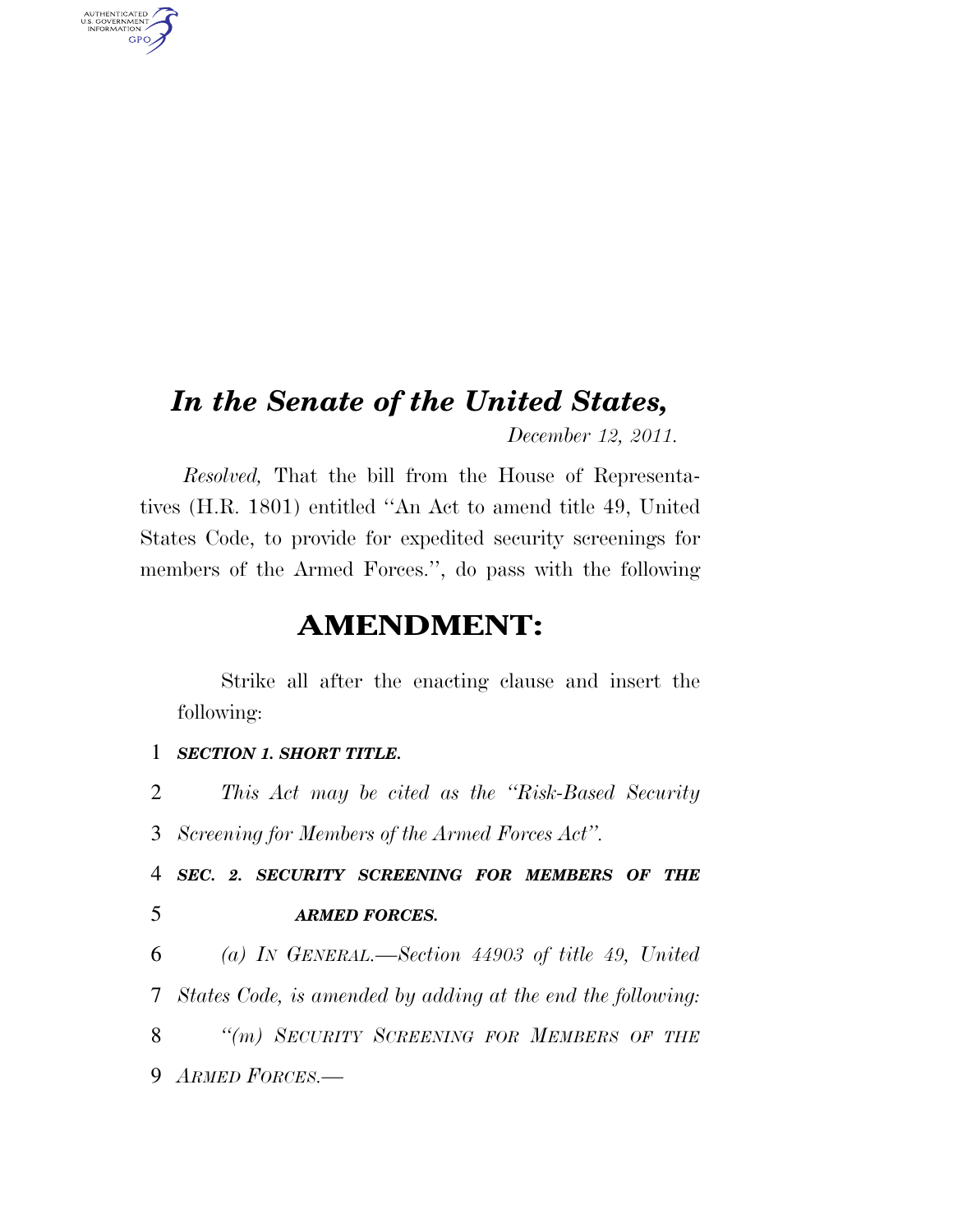| $\mathbf{1}$   | "(1) IN GENERAL.—The Assistant Secretary of                |
|----------------|------------------------------------------------------------|
| $\overline{2}$ | Homeland Security (Transportation Security Admin-          |
| 3              | <i>istration</i> ), in consultation with the Department of |
| $\overline{4}$ | Defense, shall develop and implement a plan to pro-        |
| 5              | vide expedited security screening services for a mem-      |
| 6              | ber of the armed forces, and, to the extent possible,      |
| 7              | any accompanying family member, if the member of           |
| 8              | the armed forces, while in uniform, presents docu-         |
| 9              | mentation indicating official orders for air transpor-     |
| 10             | tation departing from a primary airport (as defined        |
| 11             | in section $47102$ ).                                      |
| 12             | "(2) PROTOCOLS.—In developing the plan, the                |
| 13             | Assistant Secretary shall consider—                        |
| 14             | "(A) leveraging existing security screening                |
| 15             | models used to reduce passenger wait times;                |
| 16             | $\lq\lq B$ establishing standard guidelines for            |
| 17             | the screening of military uniform items, includ-           |
| 18             | ing combat boots; and                                      |
| 19             | $"$ (C) incorporating any new screening pro-               |
| 20             | tocols into an existing trusted passenger pro-             |
| 21             | established pursuant to section<br>gram,<br>as             |
| 22             | $109(a)(3)$ of the Aviation and Transportation             |
| 23             | Security Act (49 U.S.C. 114 note), or into the             |
| 24             | development of any new credential or system                |
| 25             | that incorporates biometric technology and other           |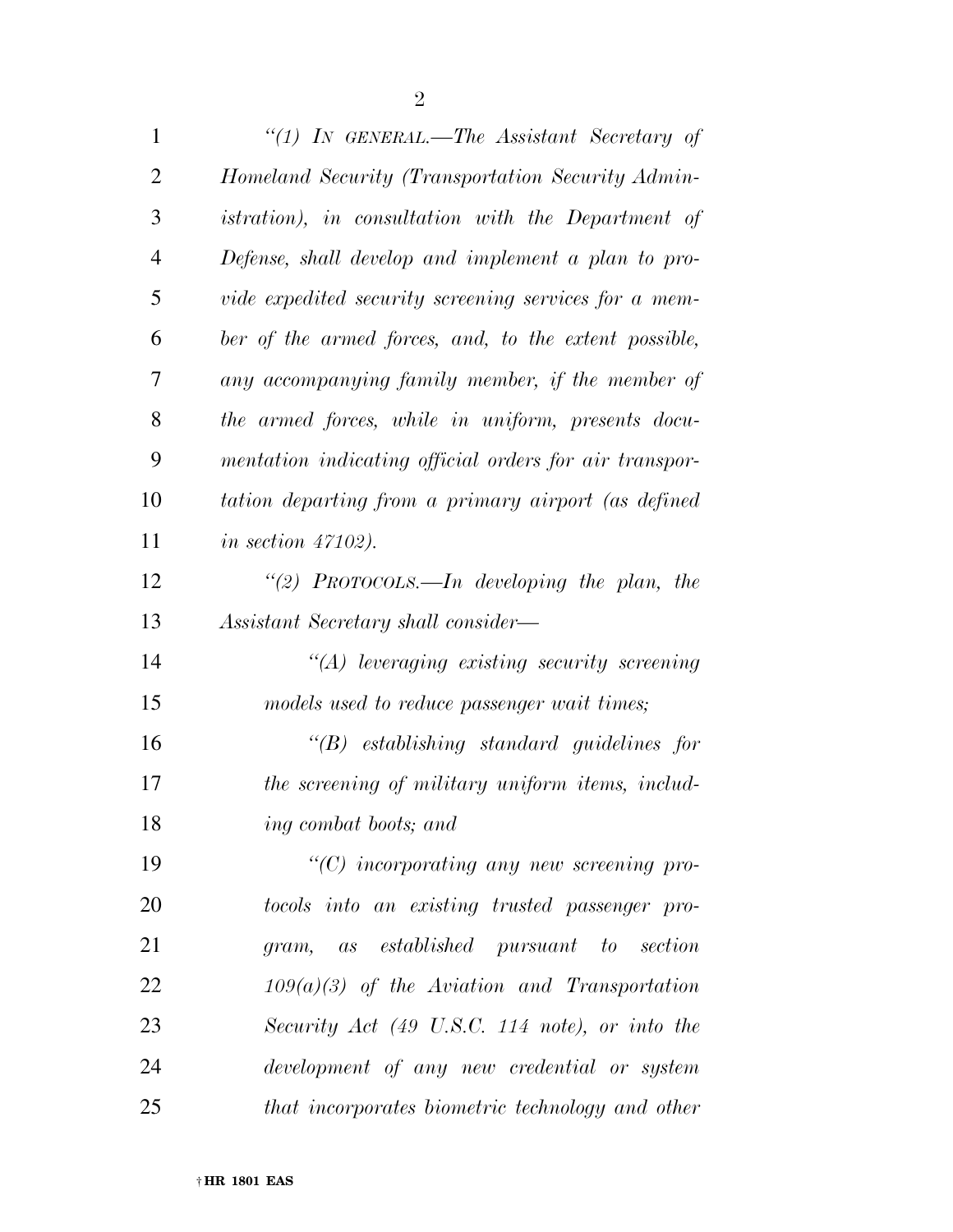| 1              | applicable technologies to verify the identity of          |
|----------------|------------------------------------------------------------|
| $\overline{2}$ | <i>individuals traveling in air transportation.</i>        |
| 3              | "(3) RULE OF CONSTRUCTION.—Nothing in this                 |
| $\overline{4}$ | subsection shall affect the authority of the Assistant     |
| 5              | Secretary to require additional screening of a member      |
| 6              | of the armed forces if intelligence or law enforcement     |
| 7              | information indicates that additional screening is         |
| 8              | necessary.                                                 |
| 9              | "(4) REPORT TO CONGRESS.—The Assistant Sec-                |
| 10             | retary shall submit to the appropriate committees of       |
| 11             | $Congress$ a report on the implementation of the           |
| 12             | $plan.$ ".                                                 |
| 13             | (b) EFFECTIVE DATE.—Not later than 180 days after          |
| 14             | the date of enactment of this Act, the Assistant Secretary |
| 15             | shall implement the plan required by this Act.             |
|                |                                                            |

Attest:

*Secretary.*